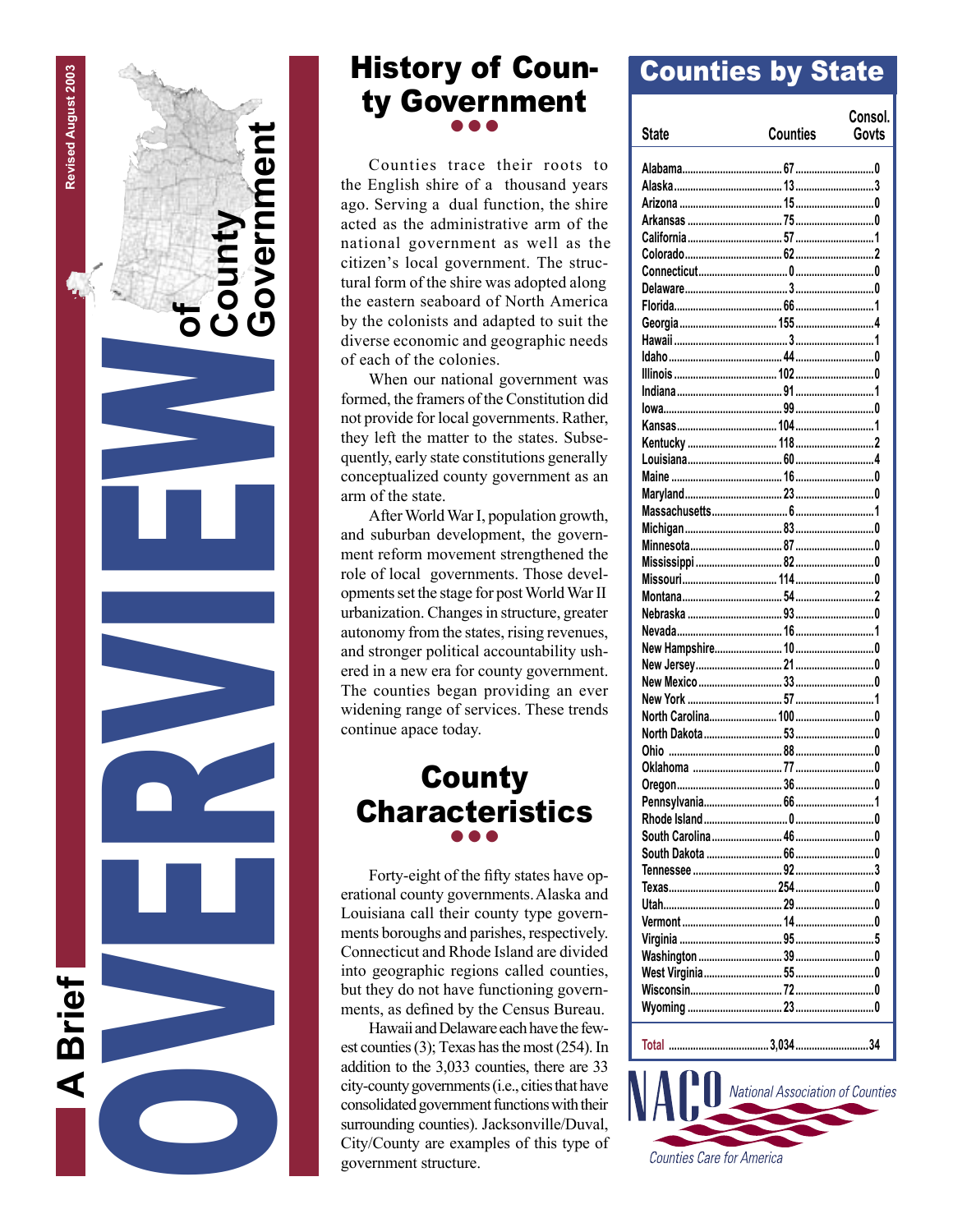Counties vary greatly in size and population. They range in area from 26 to 87,860 square miles (i.e., Arlington County, Virginia and the North Slope, Alaska). Similarly, the population of counties varies tremendously from Loving County, Texas, with its 67 residents, to Los Angeles County, California, which is home to 9,519,338 people.

Counties with populations under 50,000 accounted for nearly three-fourths of all county governments in 2000.

# The Many Hats of County Government  $\bullet\bullet\bullet$

Traditionally, counties performed state mandated duties which included assessment of property, record keeping (e.g., property and vital statistics), maintenance of rural roads, administration of election and judicial functions, and poor relief. Today, counties rapidly are moving into other areas, undertaking programs relating to child welfare, consumer protection, economic development, employment/training, planning and zoning, and water quality, to name just a few.

Service delivery responsibilities, however, vary widely among counties. For most, constructing/ maintaining local roads is one of their prime duties. North Carolina Counties, however, have no responsibilities in this area. Wide variations also exist in the social service responsibilities and the types of utility services (e.g., water supply) provided by county governments.

That disparity is clearly demonstrated by a review of per capita spending for various items. Merced County, California, for example, expended \$618.07

| <b>Counties by population</b> |     |   |
|-------------------------------|-----|---|
| <b>Population Range</b>       | No. | % |
|                               |     |   |
| 250,000 - 499,999  115  3.8 % |     |   |
| 100,000 - 249,999  278  9 %   |     |   |
| 50,000 - 99,999  383  12.5 %  |     |   |
| 25,000 - 49,999  641  20.9 %  |     |   |
| 10,000 - 24,999  871  28.4 %  |     |   |
|                               |     |   |
|                               |     |   |

# Basic Forms of County Government

county government. Under all three, many administrative responsibilities are vested by state constitution or statute to independently elected row officers (e.g., clerk, coroner, sheriff, and treasurer).

#### **Commission**

The distinguishing feature of this type of structure is the fact that legislative authority (e.g., power to enact ordinances and adopt budgets) and executive powers (e.g., to administer policies and appoint county employees) are exercised jointly by an elected commission or board of supervisors.

Although governing body members are most frequently called commissioners or supervisors, these are not universal titles. Many governing body members in Louisiana, for example, are called parish police jurors. The county governing body in most New Jersey counties is the board of chosen freeholders.

per capita on public welfare and \$747.35 on hospitals/health care for its residents in FY 1991- 1992. It registered no spending, however, for sewage treatment. Kent County, Delaware spent \$78.78 per capita on that activity, but nothing on welfare and hospitals/health during the period.

### County Finance  $\bullet\bullet\bullet$

#### **Revenues**

State constitutions and statutes dictate the revenue sources counties may use. Barely half the states allow counties to impose a sales tax. Only in Indiana and Maryland is a tax on income a significant county revenue source.

According to the 2001 NACo Study *County Revenue Patterns: A Survey of Authority Practices* and as was evident in the *1998 Preliminary Investigative Report*, property taxes accounted for the single

#### There are three basic forms of **Commission/Administrator**

Under this form, the county board of commissioners appoints an administrator who serves at its pleasure. That individual may be vested with a broad range of powers, including the authority to hire/fire department heads and formulate a budget.

#### **Council-Executive**

The separation of powers principle undergirds this governnance system. A county executive is the chief administrative officer of the jurisdiction. Typically, he/she has the authority to veto ordinances enacted by the county board (subject to their possible override) and hire/fire department heads.

Although a majority of counties still operate under the commission form, more than 40 percent have shifted to either the county administrator or the elected executive type. State policy-makers have contributed to this trend, as Arkansas, Kentucky, and Tennessee now mandate that counties in those states be headed by an elected executive.

most important revenue source for counties, reporting 30.6% of general revenue funds. The sales tax is the second most significant revenue source for counties, with counties reporting collecting  $14\%$ of the general fund from this tax.

The following states with a state sales tax do not permit local government to levy a local sales tax: Hawaii, Indiana, Kentucky, Maine, Maryland, Massachusetts, Michigan, New Jersey, Rhode Island, and West Virginia. More than half of the counties who responded to the survey reported sales tax as a percentage of the government's revenue.

Counties reported that other taxes represent 13.6% of their general fund revenues (these taxes include motor vehicle taxes, real estate transfer taxes, cable television franchise taxes and hotel/motel taxes).

#### **Expenditures**

The important role that local government plays in delivering basic social ser-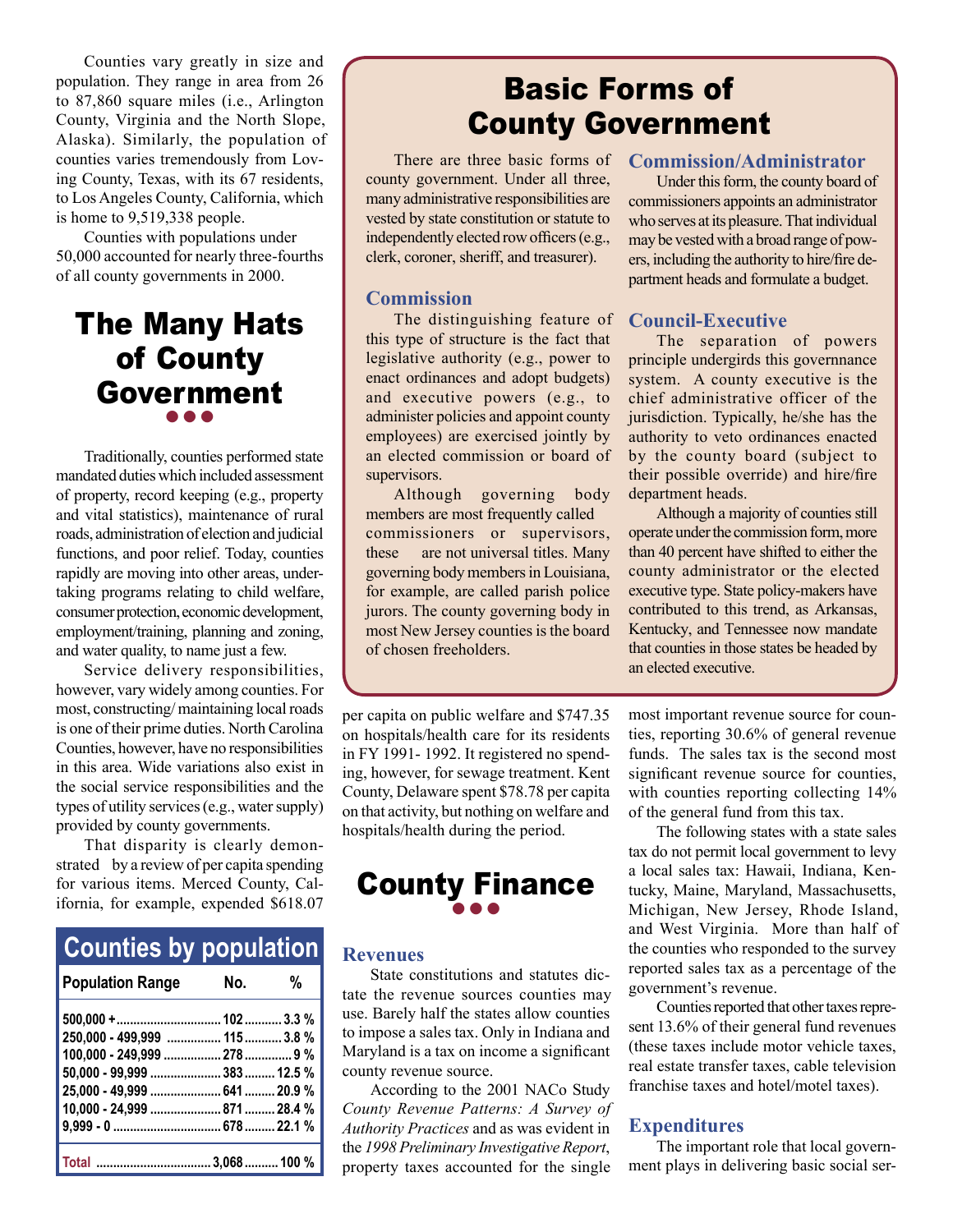vices (and providing income maintenance assistance) is demonstrated by the fact that public welfare, hospitals and other general health related issues comprised nearly 64% of total county government expenditures in FY 1998 – 1999. Spending on education services in local communities was second for counties, comprising 13.2% of finances (a decrease of 2.0 from FY 1991 – 92 to FY 1998 – 99).

Nearly all functional areas of government saw slight increases in the expenditure amounts that counties used for fiscal years  $1991 - 92$  to  $1996 - 97$  to support education, social services, transportation, environment and housing, and general government administration. The one area that saw a decrease in the cost to provide services was the cash assistance payments under the public welfare function, which accounted for 6.2% of county's budget in 91 – 92 and only 4.5% in 96-97.

#### **Debt**

On average, per capita debt outstanding totals \$334, representing nearly 1.5% of resident per capita income for the counties surveyed in the 1998 NACo study. Per capita debt outstanding is far higher for residents of the most urbanized counties (\$500) than for the least urbanized counties (\$172).

#### **Counties as Employers**

To fulfill their service responsibilities, county governments employ more than two million professional, technical, and clerical personnel. Employment by county governments increased by nearly 73% between 1967 and 1997, rising from 1,582,000 full time-equivalent (FTE) personnel to 2,181,000 in 1997. Moreover, the total cost of a typical one month payroll for all county employees climbed from \$1,489,300 to \$5,750,400 over that 20 year period.

According to Census Bureau figures, local governments nationwide employed 389.4 FTE per 10,000 population in FY2000. Top individual county employers were as follows:

| County                        | Non- |
|-------------------------------|------|
| <b>Education FTE</b>          |      |
| Los Angeles County, CA 96,161 |      |
|                               |      |
|                               |      |
| Harris County, TX  18,546     |      |

#### The information below is compiled from the 2000 Census and 1998-1999 U.S. Census Government Finances

# **Largest Counties by Population**

# **Largest Counties in Total Revenue Dollars (1999)**

# **Largest Counties in Total Expenditure Dollars (1999)**

# **Leading Sources of Revenue for the Largest Counties**